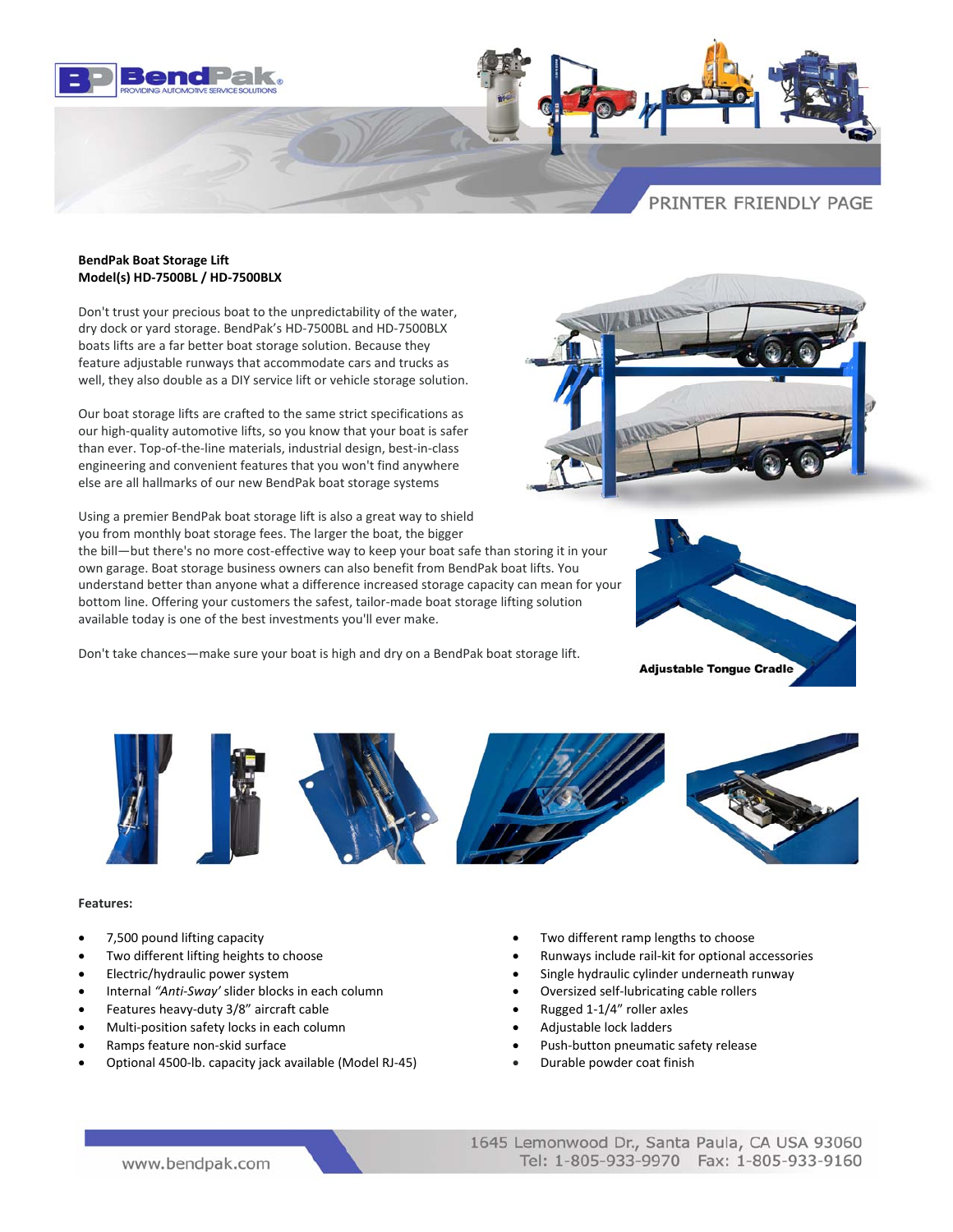



## **FOUR‐POST BOAT LIFTS**

| <b>MODEL</b>                                   | <b>HD-7500BL</b>      | <b>HD-7500BLX</b>     |
|------------------------------------------------|-----------------------|-----------------------|
| Lifting Capacity*                              | 7,500 lbs. / 3402 kg. | 7,500 lbs. / 3402 kg. |
| *Max Capacity / Front Half of Lift             | 3,750 lbs. / 1701 kg. | 3,750 lbs. / 1701 kg. |
| *Max Capacity / Rear Half of Lift              | 3,750 lbs. / 1701 kg. | 3,750 lbs. / 1701 kg. |
| A - Overall Width                              | 132" / 3353 mm.       | 132" / 3353 mm.       |
| <b>B</b> - Outside Length                      | 174" / 4418 mm.       | 198" / 5028 mm.       |
| C - Overall Length                             | 200" / 5087 mm.       | 224" / 5704 mm.       |
| D - Height of Columns                          | 88" / 2232 mm.        | 100" / 2537 mm.       |
| $E -$ Min. Runway Height                       | $5''/125$ mm.         | $5''/125$ mm.         |
| $F - Max.$ Rise                                | 70" / 1778 mm.        | 82" / 2083 mm.        |
| G - Max. Lifting Height                        | 75" / 1905 mm.        | 87" / 2208 mm.        |
| <b>H</b> - Width Between Columns               | 122" / 3099 mm.       | 122" / 3099 mm.       |
| I - Runway Width                               | 19" / 482 mm.         | 19" / 482 mm.         |
| J - Width Between Runways (*) NARROW SETTING   | 49-1/2" / 1257 mm.    | 49-1/2" / 1257 mm.    |
| J - Width Between Runways (*) WIDE SETTING     | 69-1/2" / 1765 mm.    | 69-1/2" / 1765 mm.    |
| K - Runway Centerline (*) NARROW SETTING       | 68-1/2" / 1740 mm.    | 68-1/2" / 1740 mm.    |
| K - Runway Centerline (*) WIDE SETTING         | 88-1/2" / 2248 mm.    | 88-1/2" / 2248 mm.    |
| L - Outside Edge of Runways (*) NARROW SETTING | 87-1/2" / 2222 mm.    | 87-1/2" / 2222 mm.    |
| L - Outside Edge of Runways (*) WIDE SETTING   | 107-1/2" / 2730 mm.   | 107-1/2" / 2730 mm.   |
| M - Drive-Thru-Clearance                       | 108-1/2" / 2756 mm.   | 108-1/2" / 2756 mm.   |
| N - Length of Runways                          | 164" / 4166 mm.       | 188" / 4775 mm.       |
| Min. Wheelbase @ Rated Capacity                | 115" / 2921 mm.       | 135" / 3429 mm.       |
| Min. Wheelbase @ 75% Capacity                  | 100" / 2540 mm.       | 115" / 2921 mm.       |
| Min. Wheelbase @ 50% Capacity                  | 85" / 2159 m.         | 95" / 2413 mm.        |
| Min. Wheelbase @ 25% Capacity                  | 70" / 1778 mm.        | 80" / 2032 mm.        |
| <b>Locking Positions</b>                       | 12                    | 15                    |
| <b>Lock Spacing</b>                            | Every 4" / 102 mm.    | Every 4" / 102 mm.    |
| <b>Lifting Time</b>                            | 45 Seconds            | 50 Seconds            |
| Standard Motor (**)                            | 220 VAC / 60 Hz. 1Ph. | 220 VAC / 60 Hz. 1Ph. |

\* This dimension may be limited with the addition of rolling jacks. See rolling jack specifications on separate page.

\*\* Special Voltages Available Upon Request

The design, material and specifications are subject to change without notice.